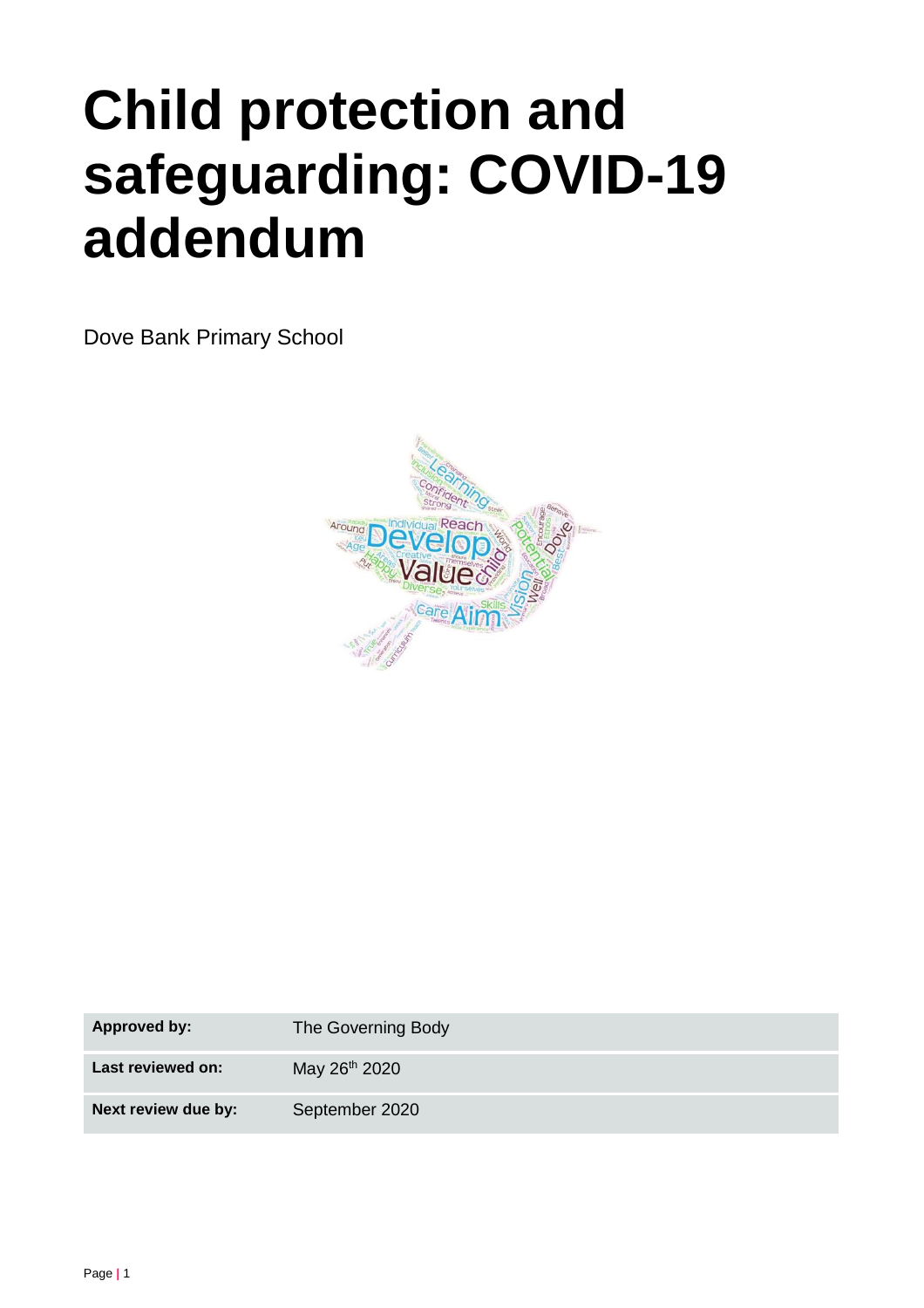# **Contents**

### <span id="page-1-0"></span>**Important contacts**

| <b>ROLE</b>                                  | <b>NAME</b>               | <b>CONTACT DETAILS</b>                           |
|----------------------------------------------|---------------------------|--------------------------------------------------|
| Designated safeguarding lead<br>(DSL)        | James Cheesman            | head@dovebank.leics.sch.uk<br>01530262371        |
| Deputy DSL                                   | Dawn Davies               | dawn.davies@dovebank.leics.sch.uk<br>01530262371 |
| Headteacher                                  | James Cheesman            | head@dovebank.leics.sch.uk<br>01530262371        |
| Local authority designated<br>officer (LADO) | Kim Taylor / Lovona Brown | 0116 305 7597                                    |
| Chair of governors                           | Sarah Pennelli            | sarah.pennelli@dovebank.leics.sch.uk             |

# <span id="page-1-1"></span>**1. Scope and definitions**

This addendum applies during the period of school closure due to COVID-19, and reflects updated advice from local authority (LA) - Leicestershire

It sets out changes to our normal child protection policy in light of the Department for Education's guidance [Coronavirus: safeguarding in schools, colleges and other providers,](https://www.gov.uk/government/publications/covid-19-safeguarding-in-schools-colleges-and-other-providers) and should be read in conjunction with that policy.

Unless covered here, our normal child protection policy continues to apply.

The Department for Education's (DfE's) definition of 'vulnerable children' includes those who: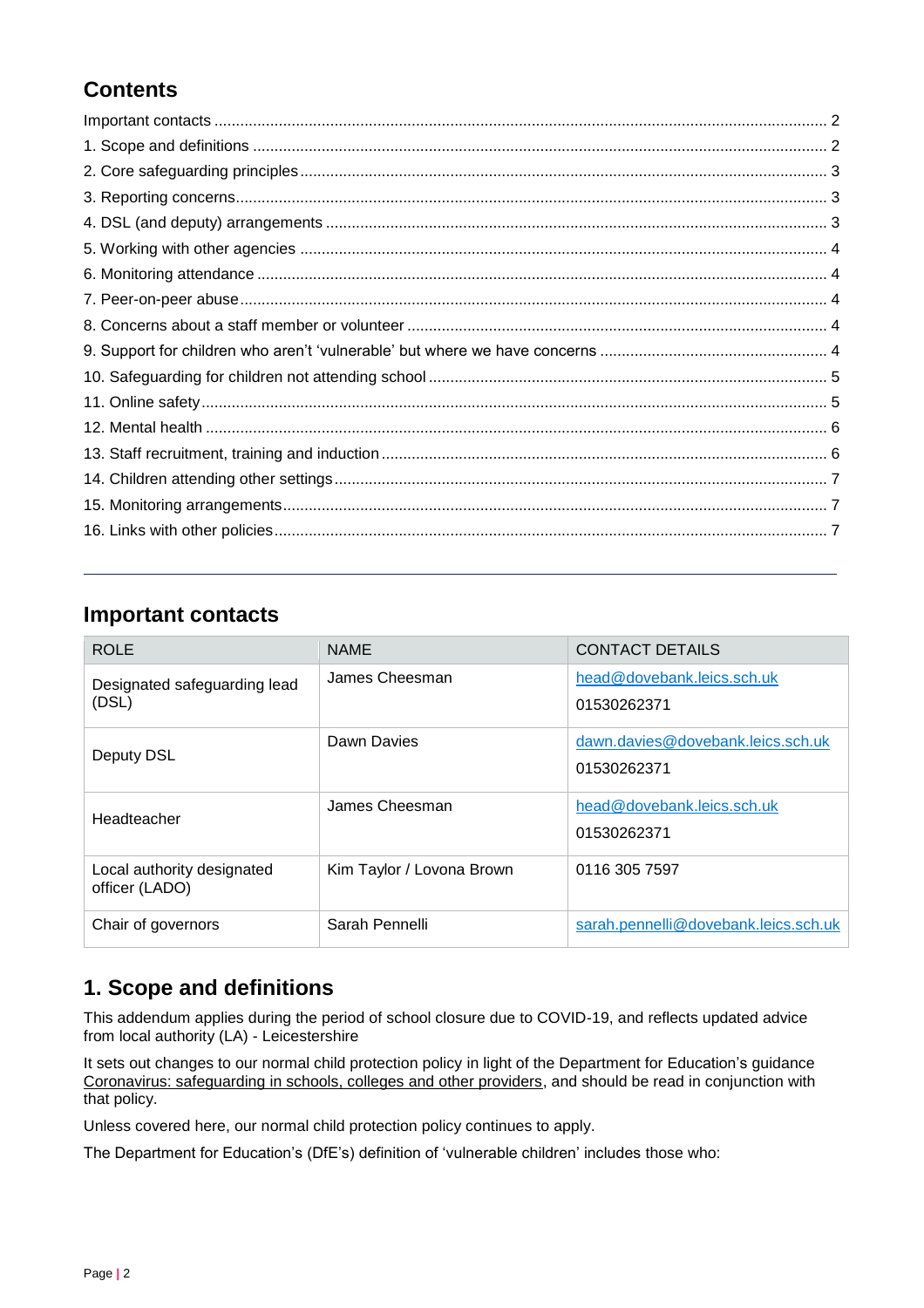- > Have a social worker, including children:
- With a child protection plan
- Assessed as being in need
- Looked after by the local authority
	- > Have an education, health and care (EHC) plan

# <span id="page-2-0"></span>**2. Core safeguarding principles**

We will still have regard to the statutory safeguarding guidance, [Keeping Children Safe in Education.](https://www.gov.uk/government/publications/keeping-children-safe-in-education--2)

Although we are operating in a different way to normal, we are still following these important safeguarding principles:

- > The best interests of children must come first
- If anyone has a safeguarding concern about any child, they should continue to act on it immediately
- A designated safeguarding lead (DSL) or deputy should be available at all times (see section 4 for details of our arrangements)
- It's essential that unsuitable people don't enter the school workforce or gain access to children
- Children should continue to be protected when they are online

## <span id="page-2-1"></span>**3. Reporting concerns**

All staff and volunteers must continue to act on any concerns they have about a child immediately. It is still vitally important to do this.

Concerns will still be shared on Child Protection Online Management System – CPOMS.

As a reminder, all staff should continue to work with and support children's social workers, where they have one, to help protect vulnerable children.

# <span id="page-2-2"></span>**4. DSL (and deputy) arrangements**

We aim to have a trained DSL or deputy DSL on site wherever possible. Details of all important contacts are listed in the 'Important contacts' section at the start of this addendum.

We will keep all school staff and volunteers informed by email as to who will be the DSL (or deputy) on any given day, and how to contact them.

We will ensure that DSLs (and deputies), wherever their location, know who the most vulnerable children in our school are.

On occasions where there is no DSL or deputy on site, a senior leader will take responsibility for co-ordinating safeguarding. This will be Helen Heath. You can contact them by: helen.heath@dovebank.leics.sch.uk

The senior leader will be responsible for liaising with the off-site DSL (or deputy) to make sure they (the senior leader) can:

- I dentify the most vulnerable children in school
- Update and manage access to child protection files, where necessary
- <span id="page-2-3"></span>Liaise with children's social workers where they need access to children in need and/or to carry out statutory assessments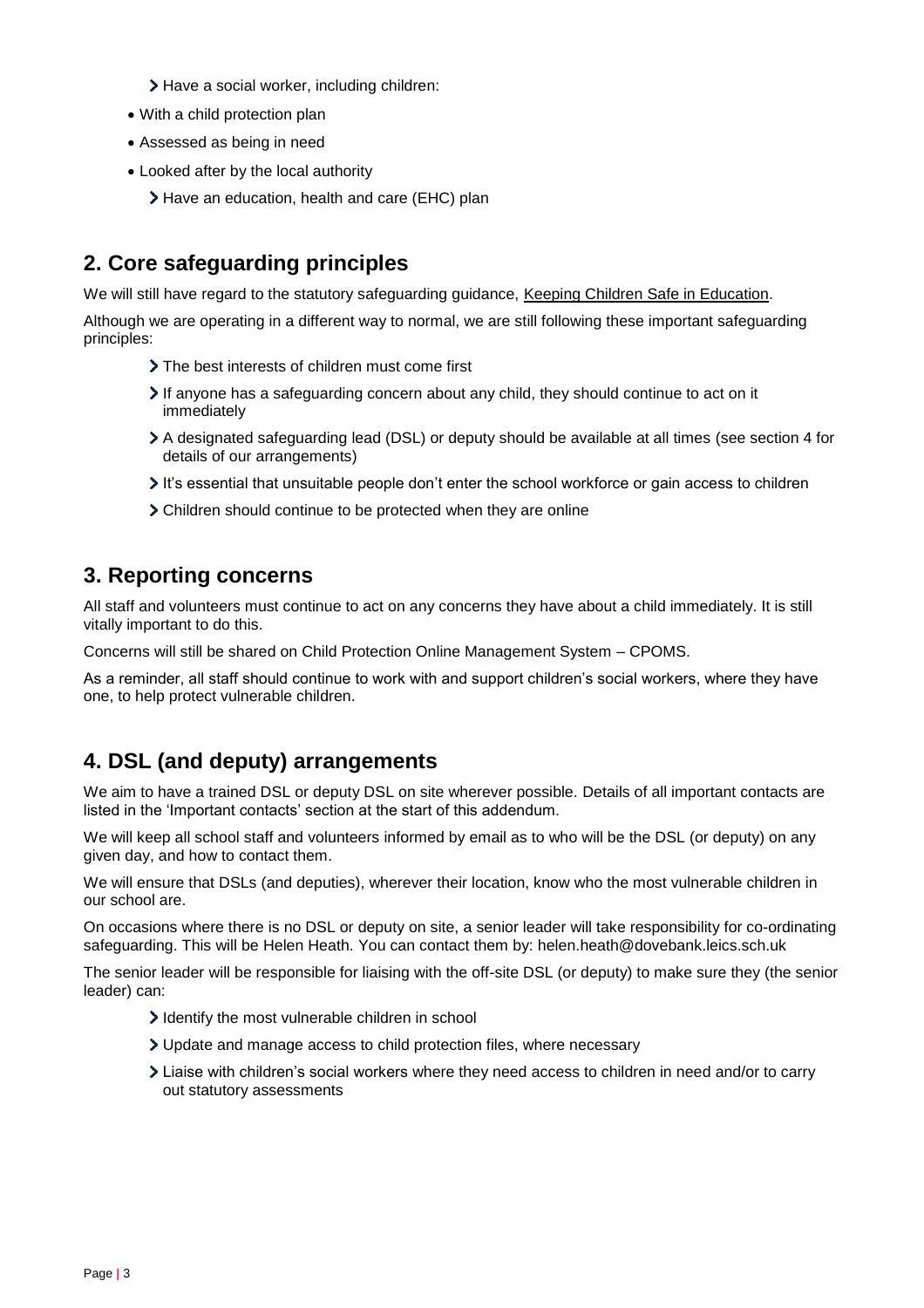# **5. Working with other agencies**

We will continue to work with children's social care, and with virtual school heads for looked-after and previously looked-after children.

We will continue to update this addendum where necessary, to reflect any updated guidance from:

The local authority about children with education, health and care (EHC) plans, the local authority designated officer and children's social care, reporting mechanisms, referral thresholds and children in need

## <span id="page-3-0"></span>**6. Monitoring attendance**

As most children will not be attending school during this period of school closure, we will not be completing our usual attendance registers or following our usual procedures to follow up on non-attendance.

The exception to this is where any child we expect to attend school during the closure doesn't attend, or stops attending. In these cases we will:

- Follow up on their absence with their parents or carers, by sending texts and making follow-up phone calls if no reply if given
- Notify their social worker, where they have one

We are using the Department for Education's daily online attendance form to keep an accurate record of who is attending school.

We will make arrangements with parents and carers to make sure we have up-to-date emergency contact details, and additional contact details where possible. We will ask parents to inform us of any changes to their contact details.

## <span id="page-3-1"></span>**7. Peer-on-peer abuse**

We will continue to follow the principles set out in part 5 of Keeping Children Safe in Education when managing reports and supporting victims of peer-on-peer abuse.

Staff should continue to act on any concerns they have immediately.

### <span id="page-3-2"></span>**8. Concerns about a staff member or volunteer**

We will continue to follow the principles set out in part 4 of Keeping Children Safe in Education.

Staff should continue to act on any concerns they have immediately.

We will continue to refer adults who have harmed or pose a risk of harm to a child or vulnerable adult to the Disclosure and Barring Service (DBS).

We will continue to refer potential cases of teacher misconduct to the Teaching Regulation Agency. We will do this using the email address [Misconduct.Teacher@education.gov.uk](mailto:Misconduct.Teacher@education.gov.uk) for the duration of the COVID-19 period, in line with government guidance.

## <span id="page-3-3"></span>**9. Support for children who aren't 'vulnerable' but where we have concerns**

We have the option to offer places in school to children who don't meet the Department for Education's definition of 'vulnerable', but who we have safeguarding concerns about. We will work with parents/carers to do this. This includes children who have previously had a social worker or have recently had a Child Protection Plan or Child in Need Plan but no longer have it. It also includes children who are on the school's watch list but don't meet the threshold for assessment.

If these children will not be attending school, we will put a contact plan in place, as explained in section 10.1 below.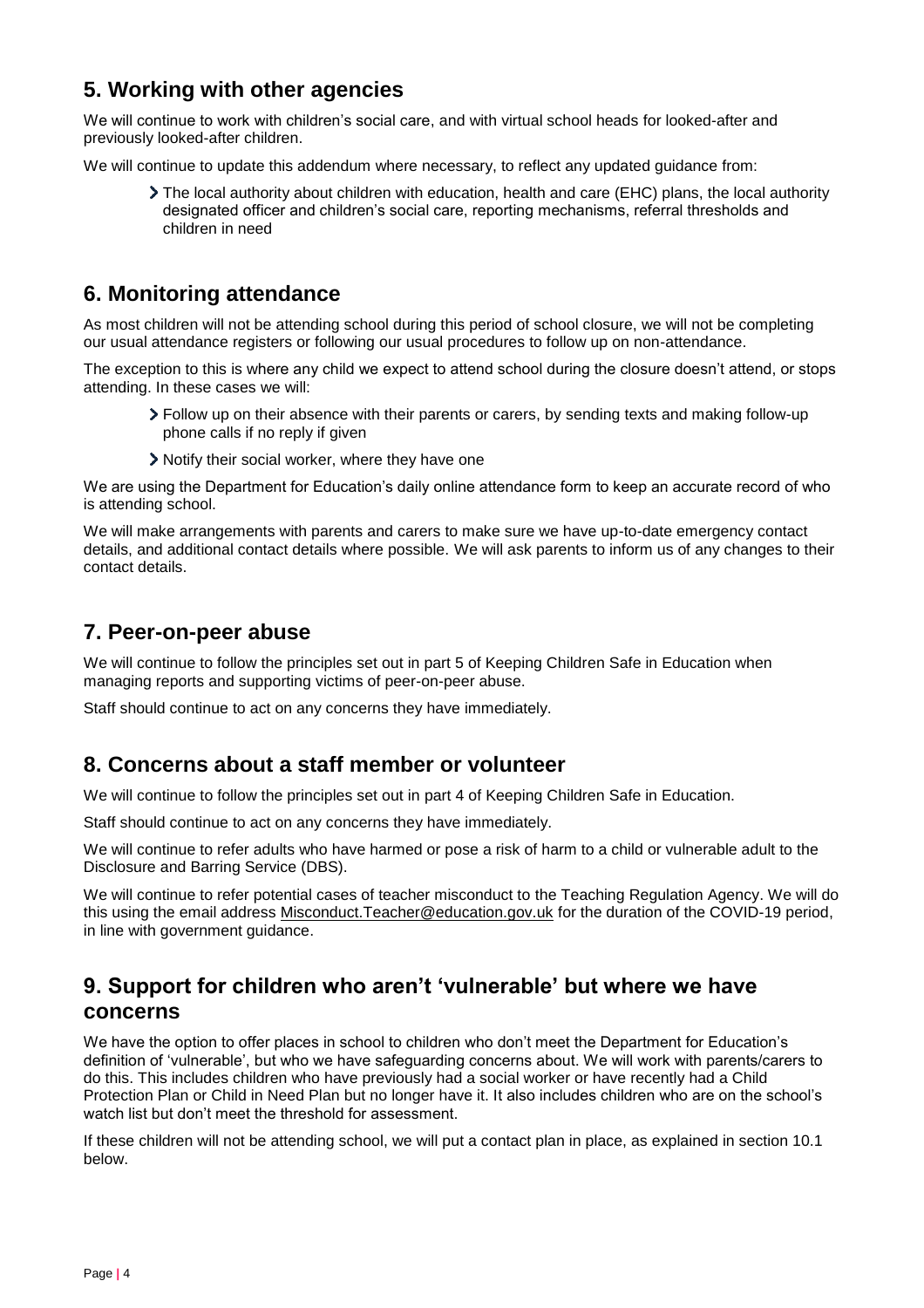# <span id="page-4-0"></span>**10. Safeguarding for children not attending school**

#### **10.1 Contact plans**

We have contact plans for children with a social worker and children who we have safeguarding concerns about, for circumstances where:

- They won't be attending school (for example where the school, parent/carer and social worker, if relevant, have decided together that this wouldn't be in the child's best interests); or
- > They would usually attend but have to self-isolate

These plans set out:

- > How often the school will make contact
- Which staff member(s) will make contact
- > How they will make contact
- What we will do if contact can't be established

We have agreed these plans with children's social care where relevant, and will review them in line with the review cycle as set out by the social worker (usually monthly)

If we can't make contact, we will contacting children's social care first response or the police.

#### **10.2 Safeguarding all children**

Staff and volunteers are aware that this difficult time potentially puts all children at greater risk.

Staff and volunteers will continue to be alert to any signs of abuse, or effects on pupils' mental health that are also safeguarding concerns, and act on concerns immediately. In particular, children are likely to be spending more time online (see section 11 below).

## <span id="page-4-1"></span>**11. Online safety**

#### **11.1 In school**

We will continue to have appropriate filtering and monitoring systems in place in school.

If IT staff are unavailable, our contingency plan is to make use of their assistance on a remote basis. The next step would be to contact another local school and request emergency support.

#### **11.2 Outside school**

Where staff are interacting with children online, they will continue to follow our existing code of conduct and IT acceptable use policy.

Staff will not be conducting online lessons using platforms such as Zoom or Skype and they will not be contacting pupils directly. All remote learning is done through parental contact though the use of remote learning folders using Microsoft OneDrive, as well as designated class email addresses. Teachers will telephone parents / carers where appropriate; if they will speak to children they will ask that the parent places the telephone call on speaker.

Staff will continue to be alert to signs that a child may be at risk of harm online, and act on any concerns immediately, following our reporting procedures as set out in section 3 of this addendum.

We will make sure children know how to report any concerns they have back to our school, and signpost them to other sources of support too.

#### **11.3 Working with parents and carers**

We will make sure parents and carers:

Are aware of the potential risks to children online and the importance of staying safe online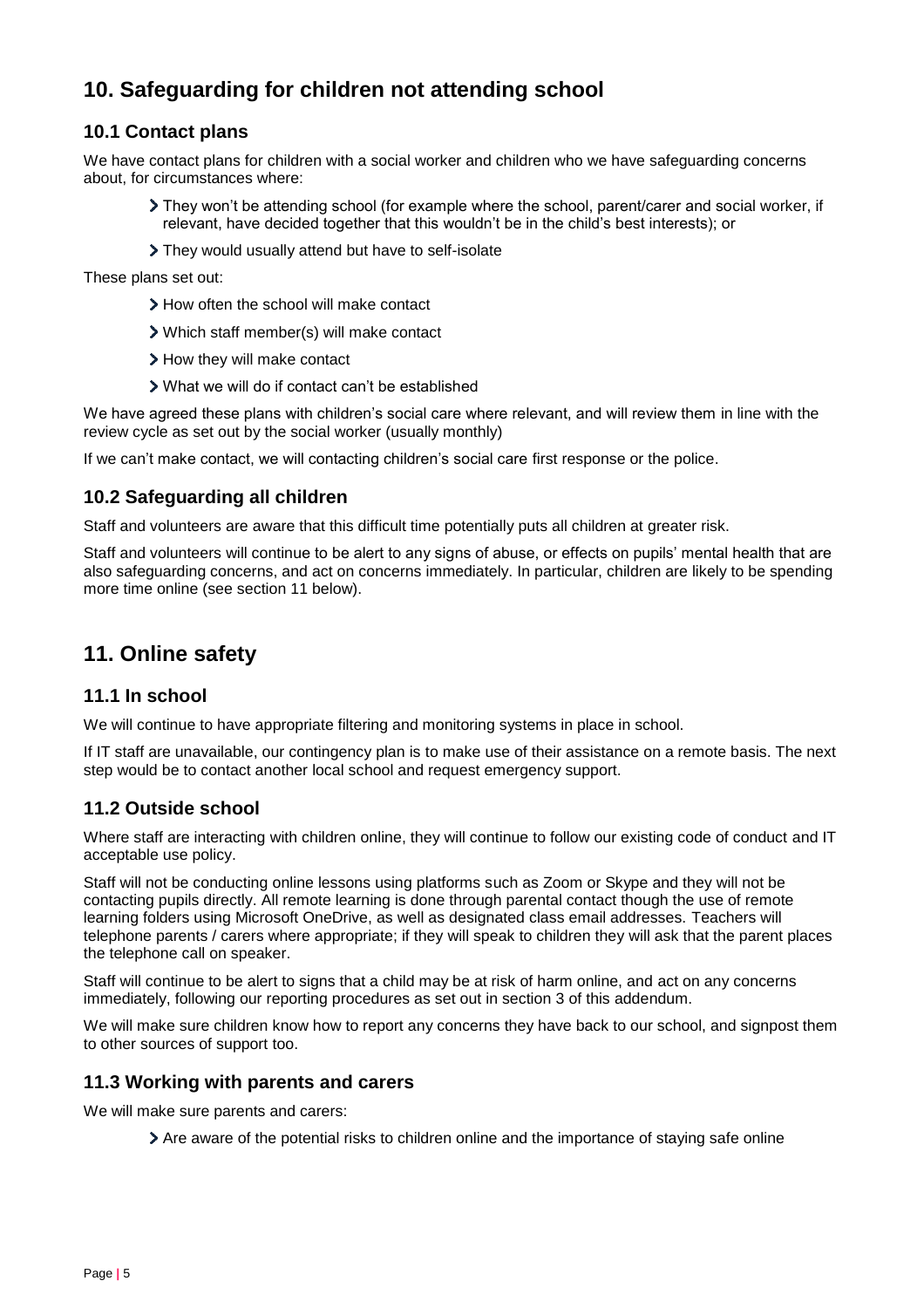- Know what our school is asking children to do online, including what sites they will be using and who they will be interacting with from our school
- Are aware that they should only use reputable online companies or tutors if they wish to supplement the remote teaching and resources our school provides
- Know where else they can go for support to keep their children safe online

This is done by sharing resources through the OneDrives and by direct communications via email from the main school email address.

#### <span id="page-5-0"></span>**12. Mental health**

Where possible, we will continue to offer our current support for pupil mental health for all pupils. This includes uploading wellbeing resources to the OneDrives and by sending them directly to parents and carers via email from the main school email address.

We will also signpost all pupils, parents and staff to other resources to support good mental health at this time.

When setting expectations for pupils learning remotely and not attending school, teachers will bear in mind the potential impact of the current situation on both children's and adults' mental health.

## <span id="page-5-1"></span>**13. Staff recruitment, training and induction**

#### **13.1 Recruiting new staff and volunteers**

We continue to recognise the importance of robust safer recruitment procedures, so that adults and volunteers who work in our school are safe to work with children.

We will continue to follow our safer recruitment procedures, and part 3 of Keeping Children Safe in Education.

In urgent cases, when validating proof of identity documents to apply for a DBS check, we will initially accept verification of scanned documents via online video link, rather than being in physical possession of the original documents. This approach is in line with revised guidance from the DBS.

New staff must still present the original documents when they first attend work at our school.

We will continue to do our usual checks on new volunteers, and do risk assessments to decide whether volunteers who aren't in regulated activity should have an enhanced DBS check, in accordance with paragraphs 167-172 of Keeping Children Safe in Education.

#### **13.2 Staff 'on loan' from other schools**

We will assess the risks of staff 'on loan' working in our school, and seek assurance from the 'loaning' school that staff have had the appropriate checks. These checks will be carried out the school secretary, Louisa Howard.

We will also use the DBS Update Service, where these staff have signed up to it, to check for any new information.

#### **13.3 Safeguarding induction and training**

We will make sure staff and volunteers are aware of changes to our procedures and local arrangements.

New staff and volunteers will continue to receive:

- > A safeguarding induction
- A copy of our children protection policy (and this addendum)
- > Keeping Children Safe in Education part 1

We will decide on a case-by-case basis what level of safeguarding induction staff 'on loan' need. In most cases, this will be:

A copy of our child protection policy and this addendum